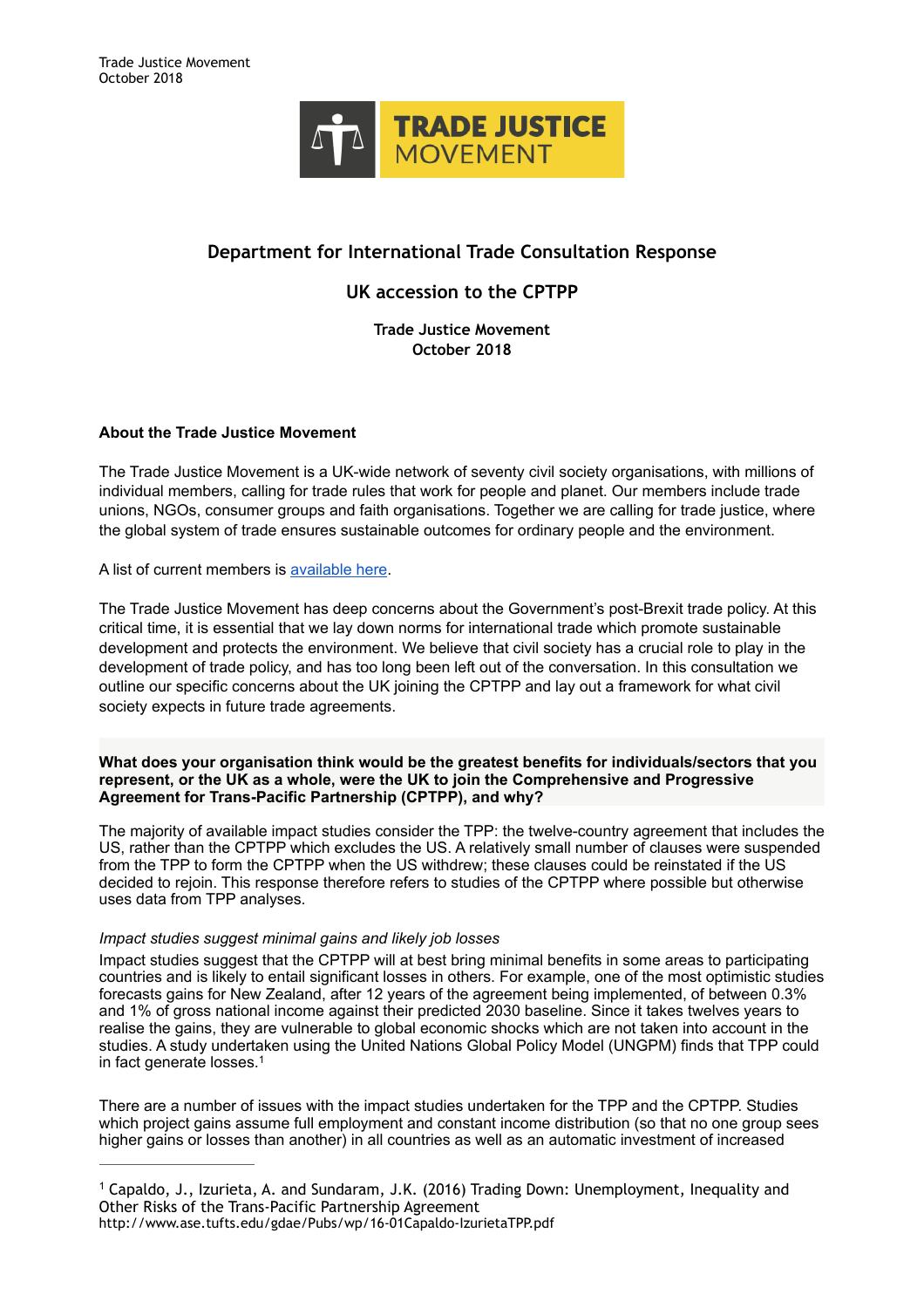Trade Justice Movement October 2018

profits in productive activities; this excludes some of the major risks of trade liberalisation.<sup>2</sup> For example, the most-cited report projects no employment gains or losses for any participating economy but this is because "the model assumes that all economies operate constantly in full employment and that therefore workers in a sector that contracts as a result of a trade deal can be automatically absorbed into a different sector."<sup>3</sup> The report finds that the TPP creates no net increase in exports and predicts GDP growth of between 0.5% and 2.2% for nine of the 11 countries, with Malaysia projected to experience a 6.1% growth and Vietnam 13.6%. Other studies using the same methodology find zero impact on GDP for all countries except Vietnam.<sup>4</sup> The study using UNGPM modelling finds net job losses across participating countries of 770,000 by 2025 under a TPP scenario.

Impact assessments currently do not include the UK, making extremely difficult to predict the impact of UK membership of the CPTPP. However it is of note that the gains for New Zealand are predicted in a context where CPTPP countries are the destination for 30% of its goods exports, include four of the country's top 10 trading partners and are a source of approximately 65% of FDI.<sup>5</sup> The UK does not have the same regional interests as New Zealand and has lower levels of trade with the group as a whole: only 7% of UK trade is with countries in the CPTPP.<sup>6</sup> It is therefore highly likely that the UK would see much lower gains than New Zealand.

Predictions in relation to impact are further complicated by the fact that the CPTPP contains suspended clauses from the original TPP agreement, which would come into force if the US rejoined the deal. Given the size and importance of the US economy, the impact of joining the CPTPP could be quite different to joining a revived TPP.

### *The UK cannot shape the deal to reflect its own priorities*

It is however clear that the UK would not be able to mitigate any negative impacts or shape the deal to ensure positive impacts. This is because the UK would be joining a deal that has already been completed; it would be required to make concessions but it is unlikely to be able to extract significant reciprocal concessions from the other participating countries. Not only does this reduce any potential benefits of joining, it is also likely to influence the expectations of future trading partners, further curtailing UK trade policy.

Any possible gains to the UK are further undermined by the fact that, assuming the UK successfully transfers EU deals into its own law, it already has deals with 7 of the 11 CPTPP countries and proposes to embark on negotiations with a further two: Australia and New Zealand. It is unclear to what extent joining the CPTPP would add to these existing deals. Further, the UK had the ability to influence the EU deals and will be able to shape its own future deals, which means that there is a greater chance of them reflecting UK priorities, including environmental and human rights standards.

#### *Membership of CPTPP would appear to be at odds with the Chequers statement*

Whether it is in fact feasible for the UK to join the CPTPP would appear to depend significantly on the outcome of the EU-UK negotiations on the future relationship. For example, it seems unlikely that the UK will be able to join if it is not able to offer tariff reductions in areas of importance for existing CPTPP members, which would be the case if the UK aligned its tariffs with those of the EU. In addition, the

<sup>2</sup> ibid

<sup>3</sup> ibid

 New Zealand Department for Foreign Affairs and Trade (2018) *CPTPP: National Interes Analysis* https:// <sup>5</sup> [www.mfat.govt.nz/assets/Uploads/Comprehensive-and-Progressive-Agreement-for-Trans-Pacific-Partnership-](https://www.mfat.govt.nz/assets/Uploads/Comprehensive-and-Progressive-Agreement-for-Trans-Pacific-Partnership-CPTPP-National-Interest-Analysis.pdf)CPTPP-National-Interest-Analysis.pdf p. 4

 UK Department for Internaitonal Trade (2018) *An information pack for the Consultation relating to the UK* <sup>6</sup> *potentially seeking accession to the Comprehensive and Progressive Agreement for Trans-Pacific Partnership (CPTPP)* https://assets.publishing.service.gov.uk/government/uploads/system/uploads/attachment\_data/file/ 745951/FTA\_brochure\_CPTPP\_FINAL.pdf

<sup>&</sup>lt;sup>4</sup> Burfisher, M. E. et al. (2014). 'Agriculture in the Trans-Pacific Partnership'. ERR-176, October, U.S. Department of Agriculture, Economic Research Service, Washington, DC. https://ageconsearch.umn.edu/bitstream/188429/2/ err176.pdf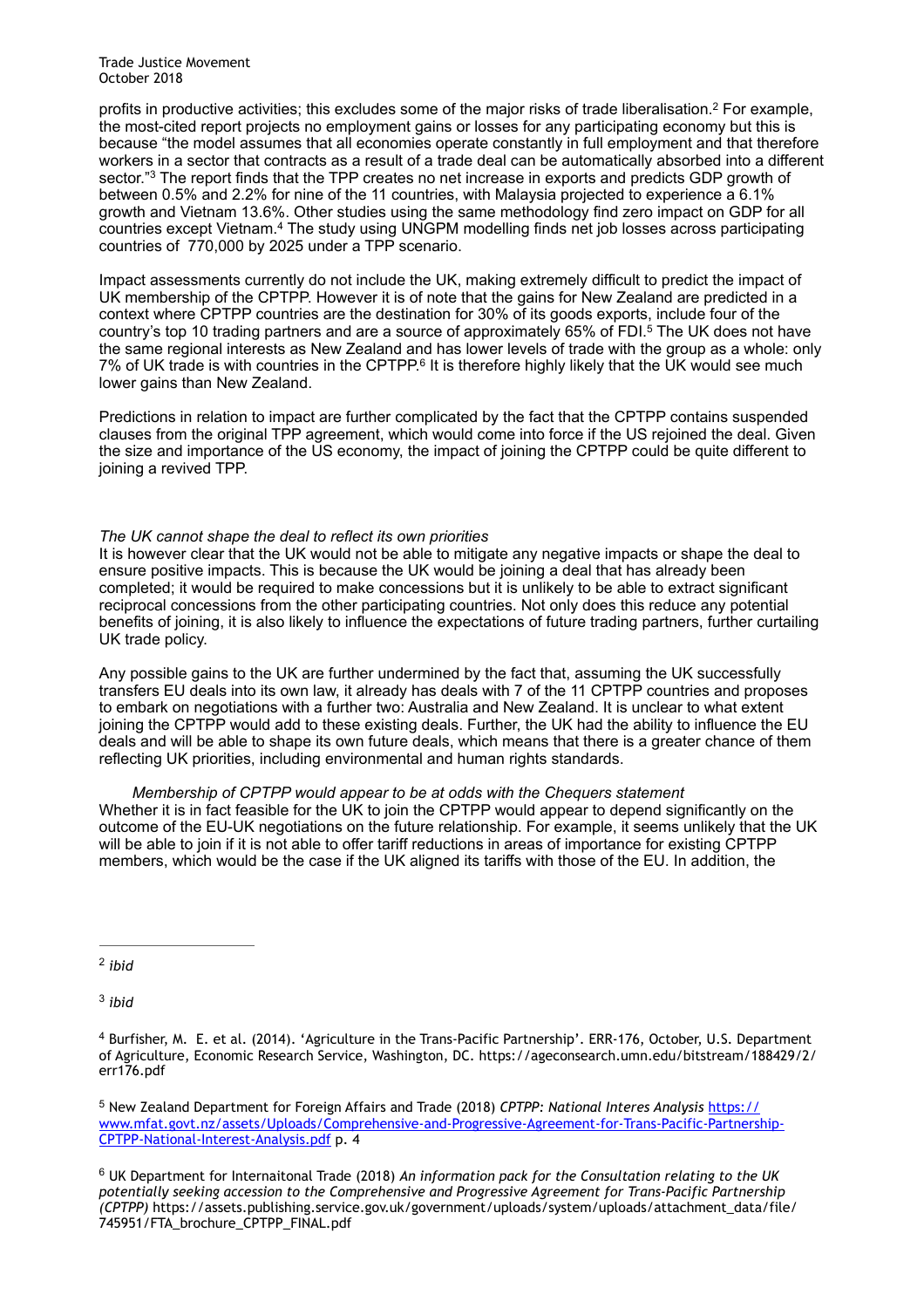Trade Justice Movement October 2018

CPTPP is more closely aligned with the US approach to regulation than it is to that of the  $EU<sup>7</sup>$  and therefore places the onus on end users to prove harmful effects of a product rather than using the precautionary principle (amongst others). In light of this, it appears unfeasible to suggest that both membership of the CPTPP and a degree of regulatory alignment with the EU are possible simultaneously.

If the UK wishes to seriously consider membership of the CPTPP it must:

- Commission an independent impact assessment covering: the UK, including disaggregated information by region and sector, CPTPP member countries and third countries, particularly developing countries (see below for more detail).
- Ensure that the process of undertaking the impact assessment engages with communities who are likely to be affected to explain the likely impacts and take their concerns into account.
- Ensure a full debate and affirmative vote in Parliament both before the UK begins negotiations to join the deal and before ratification can take place.
- Put in place mechanisms for review of UK membership at regular intervals with the option to withdraw if the agreement is found to undermine UK commitments in areas such as human rights and the environment.

### **Which of these areas of the CPTPP agreement best describe the benefits that you have outlined above?**

[select none]

# **What concerns, if any, does your organisation have about the UK potentially joining the Comprehensive and Progressive Agreement for Trans-Pacific Partnership (CPTPP), and why?**

Please supply your answer and any supporting evidence below

Key concerns:

# **1. Democracy and Scrutiny**

The Trade Justice Movement (TJM) is concerned about the level of democratic oversight, scrutiny and public involvement in the negotiation and agreement of new Free Trade Agreements. Our concerns in respect of democracy and scrutiny can be summarised as (A) the lack of Parliamentary scrutiny of FTA negotiations and its ability to amend or reject proposed FTAs; (B) the lack of a clear role for civil society in contributing to the creation of FTAs and (C) that weak impact assessments of FTAs do not give sufficient weight to social factors - including the effect of FTAs on the environment, human rights and developing countries.

# (A) Parliamentary Scrutiny

We do not yet know what Parliamentary mechanisms the government intends to employ if it negotiates entry into and ratifies the CPTPP. The current Trade Bill does not cover the UK's new post-Brexit trade deals and there currently appear to be no plans to bring forward a second Bill which deals specifically with this issue.

Current provisions under the Constitutional Reform and Governance Act are insufficient given the broad scope of modern trade deals. The precedent of the current Trade Bill, which gives ministers the power to negotiate continuity agreements with third countries, also gives serious cause for concern. The Bill affords ministers Henry VIII powers such that they can amend primary

 $\frac{7}{2}$  See for example TPP Chapter 8: Technical Barriers to Trade, parties are committed to "review of relevant scientific or technical information" for regulations in areas such as pharmaceuticals, cosmetics and medical devices. No reference is made to the precautionary principle. Under Chapter 7: Sanitary and Phytosanitary Standards, parties are obliged to ensure their measures are "based on documented and objective scientific evidence that is rationally related to the measures".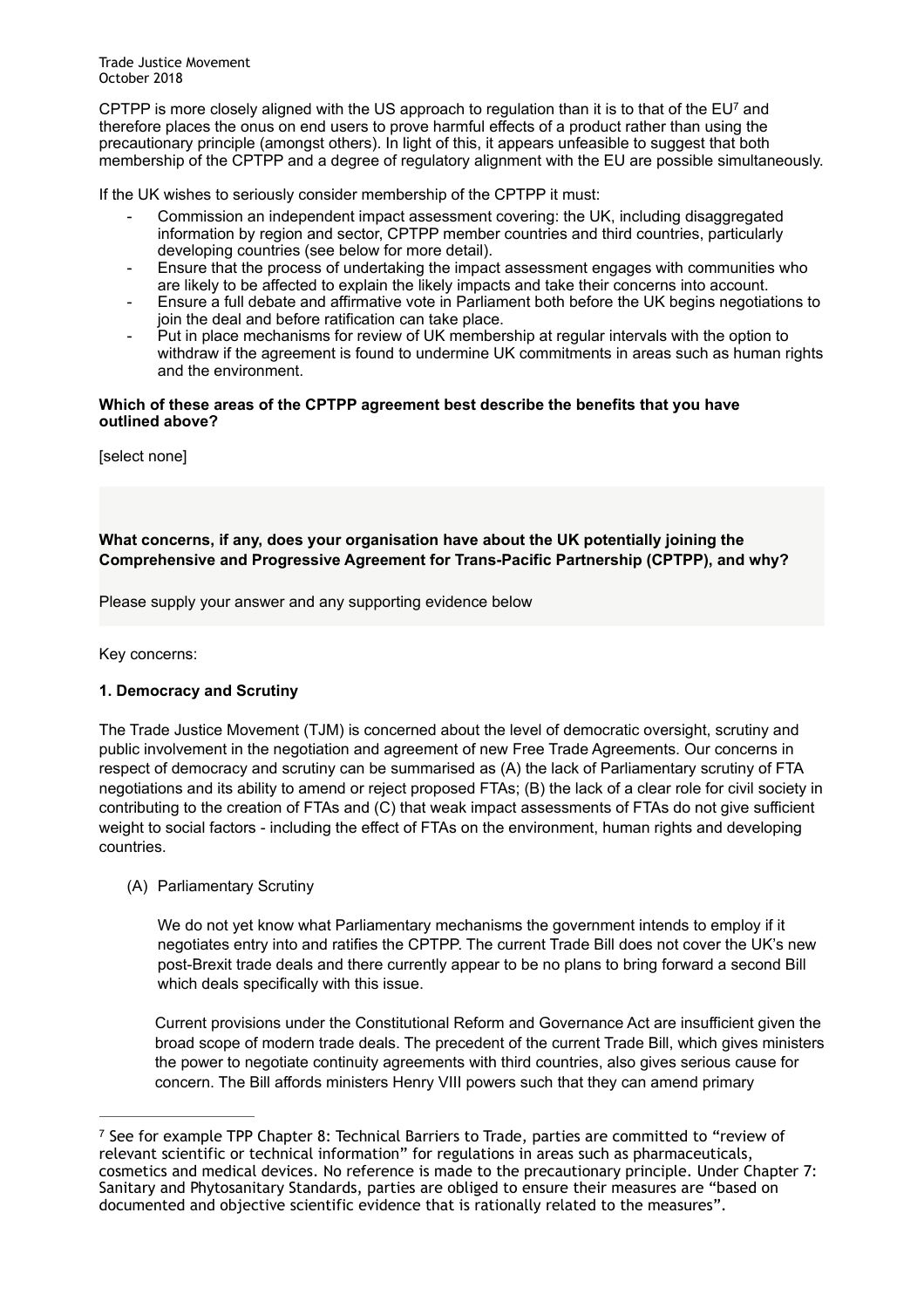legislation, potentially affecting important human rights and regulatory standards.<sup>8</sup> This is despite the government's claim that the deals with third countries will remain the same as before.<sup>9</sup>

Furthermore, the current Trade Bill gives Parliament no role in setting the parameters for the UK joining deals like the CPTPP. Parliament is given no power to to scrutinise the texts of trade negotiations, and it therefore has limited power to monitor, amend or prevent changes to legislation resulting from new trade deals.<sup>10</sup> The government must urgently bring forward legislation to ensure that Parliament has a clear role in the development of trade deals. Specifically, Parliament should be given:

- A role in setting the mandate for negotiations or in setting the parameters for joining existing deals and the ability to approve or reject the commencement of trade negotiations.
- Access to key negotiating texts in a timely manner and be able to feed in to negotiations, including via full debates in parliament.
- The ability to approve or reject trade deals via a binding vote at the end of the negotiations.
- A formal role in the review of implemented trade deals.

In order to provide an appropriate level of scrutiny, the government should establish a Trade Scrutiny Committee in Parliament, composed of cross-party MPs. The committee should have advance warning of proposed trade deals, oversight of negotiation texts and the ability to refer deals - or provisions within deals - to ratification in Parliament. Parliament's decision on a deal, or amendment of a negotiating position, must be final and bind the government.

These steps are necessary to ensure the level of democracy and transparency that will empower Parliament to decide whether or not a negotiated trade deal is in the public interest. It will also have the effect of holding the incumbent government accountable for its negotiations, and ensure that the public interest is not forgotten when trade deals are negotiated.

(B) Involvement of Civil Society

TJM appreciates the Department for International Trade's willingness to consult civil society organisations on the CPTPP and the presence of such organisations on some of DIT's working groups. However there continues to be a lack of clarity on what the different mechanisms are for gathering civil society input and how views will be incorporated into future negotiations.

It is essential that civil society remains engaged in all stages of possible entry into the CPTPP. There should be a separate public consultation when the UK has begun formal negotiations, including details of the UK's aims for the negotiations so that individuals and civil society organisations can assess specific provisions of the proposed FTA.

With all trade deals, there is a risk that those groups with the most financial interest in a trade deal - such as multinational businesses - have the most influence over countries' negotiating positions. However, it is important that negotiating positions are in the public interest, and accountable to the electorate, not just corporations. DIT should build in mechanisms for listening to civil society groups - through online consultations, events in local communities and meetings with representatives of key groups, such as trade unions, NGOs and faith organisations. This will help to ensure that any resulting trade deal is reflective of the concerns and interests of wider

<sup>&</sup>lt;sup>8</sup> [Lorna Booth et al \(2018\), 'The Trade Bill' House of Commons Library https://](https://researchbriefings.parliament.uk/ResearchBriefing/Summary/CBP-8073) researchbriefings.parliament.uk/ResearchBriefing/Summary/CBP-8073

<sup>&</sup>lt;sup>9</sup> [BBC News \(29 March 2018\) 'Brexit: UK hopes to roll over 40 EU trade deals, says Liam Fox', https://](https://www.bbc.co.uk/news/uk-politics-43581729) www.bbc.co.uk/news/uk-politics-43581729

<sup>&</sup>lt;sup>10</sup> See Trade Justice Movement (2018), 'Securing democracy in UK trade policy[' h](https://www.tjm.org.uk/documents/reports/TJM_SecuringDemocracyInUKTradePolicy_2017_web.pdf)ttps:// [www.tjm.org.uk/documents/reports/TJM\\_SecuringDemocracyInUKTradePolicy\\_2017\\_web.pdf](https://www.tjm.org.uk/documents/reports/TJM_SecuringDemocracyInUKTradePolicy_2017_web.pdf)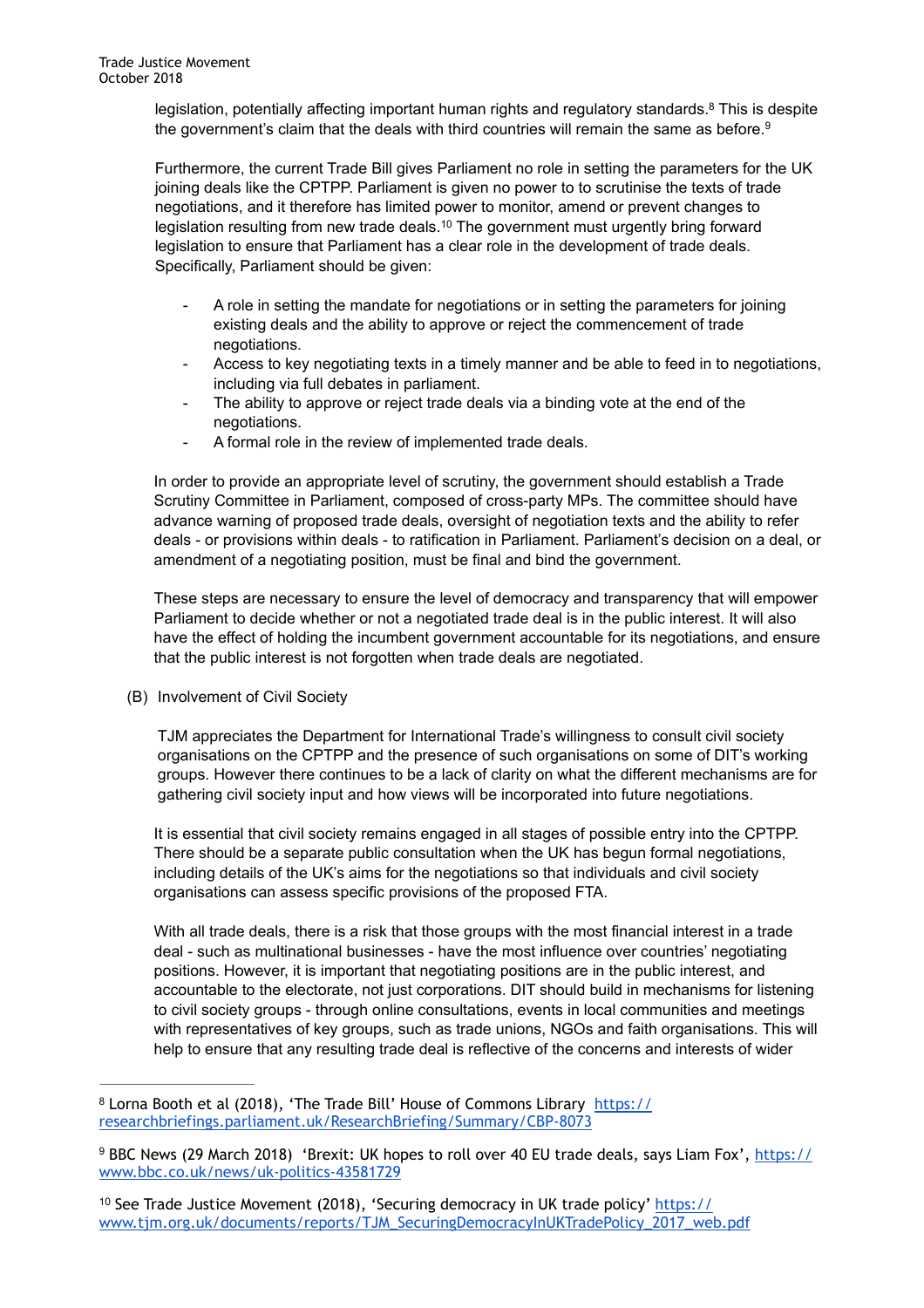society.

### (C) Comprehensive Impact Assessments

In addition to consulting members of the public, the government should commission and publish an independent assessment which critically examines the likely impact of the UK joining the CPTPP, both on the UK, CPTPP member countries and third countries. The assessment must be based on real-world data, including as regards employment, and consider the impacts on human rights (especially gender equality and labour rights), the environment, public services, the UK's commitments under the Sustainable Development Goals, rule of law and sovereignty, and be disaggregated by region and sector, alongside consideration of the impact on GDP. It should be designed to accurately inform MPs and the public about the impact of the deal. Finally, the assessment must cover both the CPTPP and the TPP.

The UK must ensure that the deal does not impinge upon the UK's commitments to helping developing countries, both in the CPTPP group and outside it. Many developing countries benefit from the Generalised System of Preferences (GSP), which is designed to offer preferential tariffs to the least developing countries. The CPTPP risks reducing the policy space of the developing country members of the deal and undercutting exporters in other developing countries who would normally benefit from preferential tariff rates. An analysis of the specific product categories will be required as part of the impact assessment to understand the various possible scenarios. Given the UK's record in championing international development and partnering with less developed countries, the Department for International Trade should proactively seek the views of representatives from these countries and factor these in to any future deals to avoid any negative impacts.

# **CPTPP contains ISDS provisions**

The CPTPP contains an Investor-to-State Dispute Settlement (ISDS) mechanism. ISDS effectively provides international investors with a form of risk insurance, the costs of which are shouldered by taxpayers: the average costs of defending a case is US\$8 million and the average award is US\$504 million.<sup>11 12</sup> Over 95% of all compensation awarded in ISDS cases has gone to companies with over US \$1 billion in annual revenues and super-rich individuals with over US\$100 million in wealth.<sup>13</sup> The mechanism offers sweeping rights to investors with no equivalent for domestic companies or communities facing adverse effects of business malpractice. It offers a degree of enforceability that is unparalleled elsewhere in international law.14

Arbitration courts do not meet recognised standards for rule of law: they lack an appeals system, judges do not have the same level of training, trials are not always transparent and there are very high costs to bring a case. ISDS also has worrying implications for public policy; the high costs of defending a case and of potential awards have led to 'regulatory chill', whereby states are reluctant to introduce legislation which might harm the profits of these investors – even if the legislation is in the interests of the environment, social welfare, or is democratically supported by the electorate.

 $11$  Gaukrodger, D. and K. Gordon, "Investor-state dispute settlement: a scoping paper for the investment policy community", *OECD Working Papers on International Investment*, 2012/03, OECD, 2012, p19 <http://dx.doi.org/10.1787/5k46b1r85j6f-en>

<sup>&</sup>lt;sup>12</sup> UNCTAD, *Investor-state dispute settlement: review of developments in 2017.* June 2018, https:// unctad.org/en/PublicationsLibrary/diaepcbinf2018d2\_en.pdf

 $13$  Van Harten, G. & Malysheuski, P. (2016) "Who has benefited financially from investment treaty arbitration? an evaluation of the size and wealth of claimants" *Osgoode Legal Studies Research Paper* No. 14/2016, [https://papers.ssrn.com/sol3/papers2.cfm?abstract\\_id=2713876](https://papers.ssrn.com/sol3/papers2.cfm?abstract_id=2713876)

<sup>&</sup>lt;sup>14</sup> Gordon, K., Pohl, J. & Bouchard, M. (2014) 'Investors Rights and Human Rights - Interactions under investment treaty law' http://blogs.lse.ac.uk/investment-and-human-rights/portfolio-items/investorsrights-and-human-rights-interactions-under-investment-treaty-law-by-kathryn-gordon-joachim-pohland-marie-bouchard/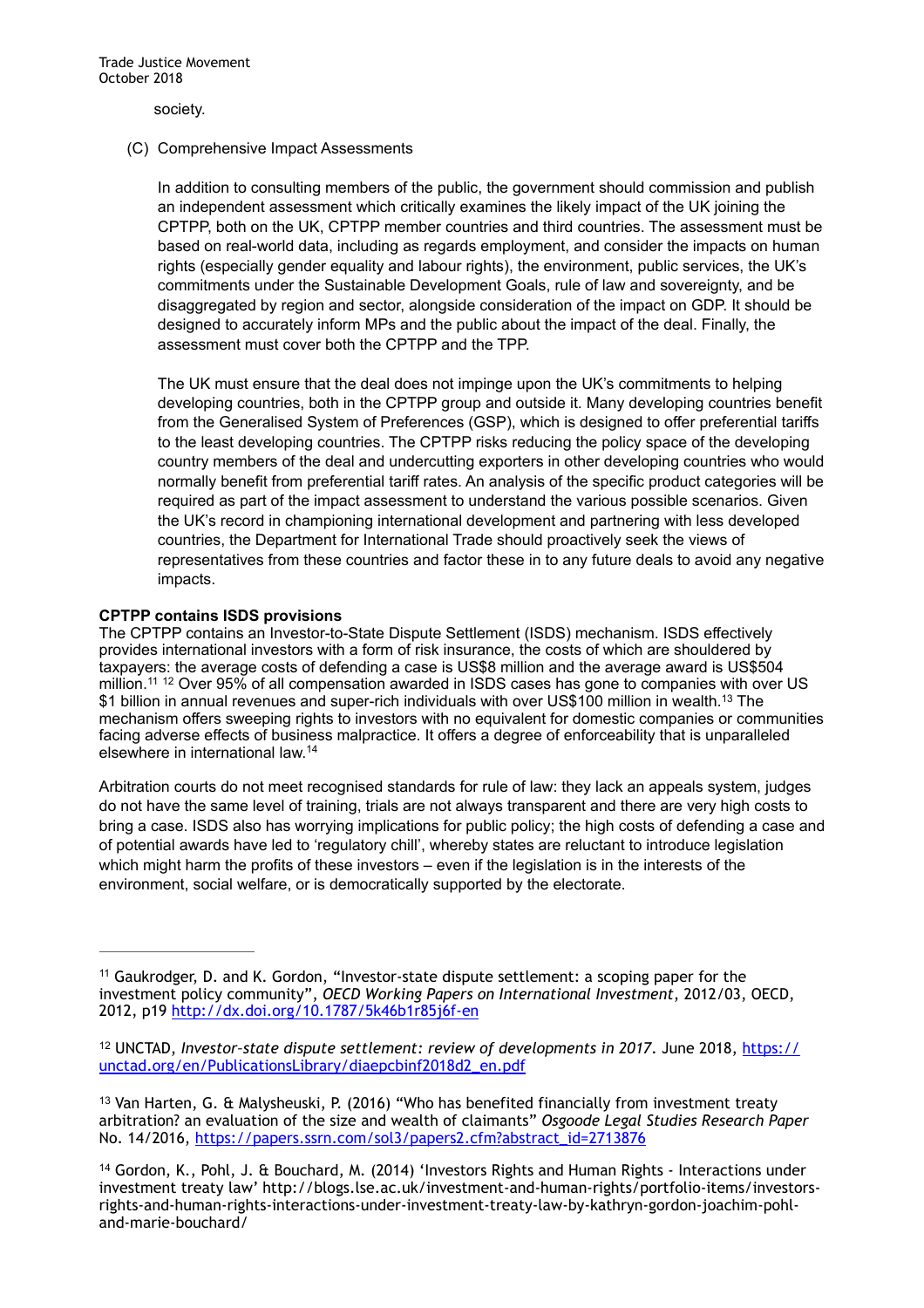Companies have challenged a range of government policies, from environmental policy to minimum wage legislation. For example, in *Vattenfall vs. Germany (2009),* Swedish energy firm Vattenfall launched an investor-state claim against Germany because it had tightened legislation on water quality which affected Vattenfall's plans to build a coal-fired power plant. Vattenfall argued that this amounted to an expropriation and a violation of Germany's obligation to afford foreign investors "fair and equitable treatment." To avoid the case being taken to an international tribunal, the German government agreed a settlement, including the weakening of the environmental standards required to obtain a permit for the plant.<sup>15</sup> Other cases include *Lone Pine vs. Canada (2013)*<sup>16</sup>, where the company is challenging a ban on fracking under the St. Lawrence river and *Anglian Water Group vs. Argentina (2010)* where investors successfully sued Argentina for measures taken during its currency crisis.<sup>17</sup>

The TPP investment chapters are of particular concern because:

- i. They offer very broad protections. The kinds of investments that are protected include: enterprises, shares, futures, production contracts, intellectual property rights, licences and any other tangible and intangible movable or immovable property.
- ii. The provisions apply to policy and implementation decisions taken at both a national and regional level. This opens up devolved, regional and local governments to challenge under an agreement over which they have had at best minimal say.
- iii. New Zealand's experience demonstrates that the UK is very unlikely to be able to negotiate an 'optout' from this section of the deal: New Zealand wanted to do so but instead was obliged to negotiate side letters with CPTPP member countries which state that ISDS will not apply between New Zealand and the other country. Only half of the countries agreed to this, the others, including Japan and Canada, refused to sign such letters.18

Instead of pursuing ISDS in a future deal with the US, the UK government should consider alternative ways of ensuring investors have adequate protection. This could be done by requiring UK businesses to undertake due diligence before investing in third countries and encouraging businesses to seek to resolve issues in-country as soon as they arise, including by recourse to mediation. Companies can also make use of political risk insurance, such as the World Bank's Multilateral Investment Guarantee Agency (MIGA) or those available through private providers. The UK should also bring its trade and investment policy in line with its commitments on business and human rights and support moves to hold companies to account for infringements of these rights in third countries. This should include an accessible mechanism for communities to seek redress and enforceable penalties for companies.

# **Services chapters could lock in privatisation and undermine public services**

The chapters in the CPTPP covering services remain unchanged from those in the TPP. The CPTPP is of particular concern because it:

i. Includes a negative list for services which means that all services are included unless a country explicitly excludes them: this constitutes a significant liberalisation. This is a risky approach to the liberalisation of services because it assumes all future services, many of which have not yet been developed, will automatically be included. The net effect of this is to reduce the state's ability to ensure that public services are operated in the public interest, rather than in the interest of private profit and to limit the extent of liberalisation or choose which services to liberalise at what time. The TPP text specifies that only "services that are [provided] neither on a commercial basis nor in competition with one or more service suppliers"<sup>19</sup> can be excluded from

 $15$  See report from the International Institute for Sustainable Development (2014), 'The State of Play in [Vattenfall v. Germany II' https://www.iisd.org/sites/default/files/publications/state-of-play](https://www.iisd.org/sites/default/files/publications/state-of-play-vattenfall-vs-germany-II-leaving-german-public-dark-en.pdf)vattenfall-vs-germany-II-leaving-german-public-dark-en.pdf

 $16$  See case details at Global Affairs Canada, NAFTA - Chapter 11 - Investment (accessed October 2018) [http://www.international.gc.ca/trade-agreements-accords-commerciaux/topics-domaines/disp-diff/](http://www.international.gc.ca/trade-agreements-accords-commerciaux/topics-domaines/disp-diff/lone.aspx?lang=eng) lone.aspx?lang=eng

<sup>&</sup>lt;sup>17</sup> [See Investment Treaty News, 'Awards and Decisions', 23 September 2010, https://www.iisd.org/itn/](https://www.iisd.org/itn/2010/09/23/awards-and-decisions/) 2010/09/23/awards-and-decisions/

<sup>&</sup>lt;sup>18</sup> Government of New Zealand (n.d) 'Understanding CPTPP: Investor to State Dispute Settlement' https://www.mfat.govt.nz/en/trade/free-trade-agreements/free-trade-agreements-concluded-butnot-in-force/cptpp/understanding-cptpp/investor-state-dispute-settlement/

<sup>&</sup>lt;sup>19</sup> TPP Chapter 10: Cross-Border Trade In Services, Article 10:1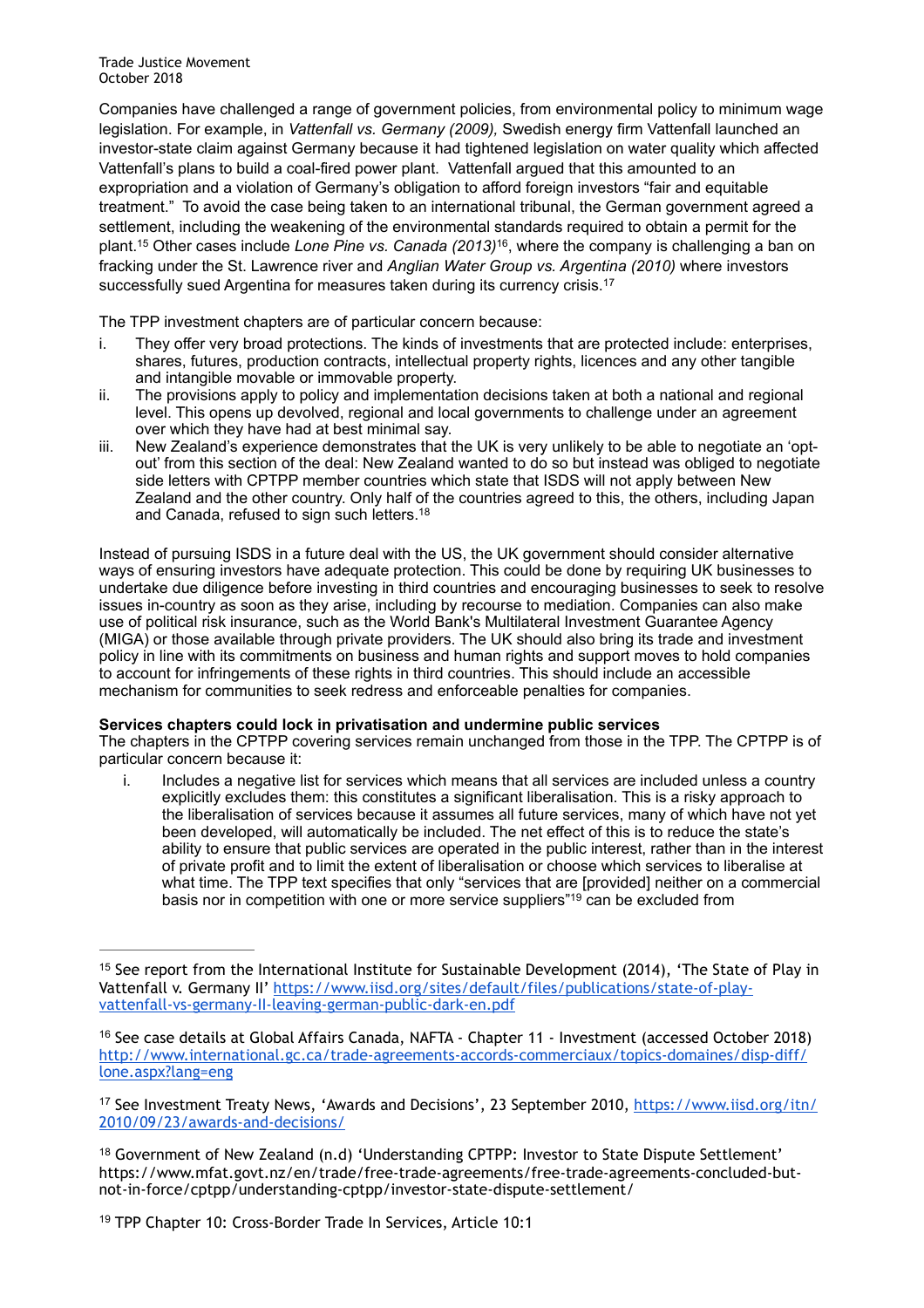liberalisation. This means that the vast majority of UK services, including most parts of the NHS, would be covered.

- ii. Includes a ratchet clause, which means that the deal assumes ever-increasing liberalisation and erects prohibitively high barriers to governments wishing to renationalise services. The consultation briefing document suggests that the government has a commitment to protecting public services and that the CPTPP poses no risk. However the CPTPP only excludes public services if they are not provided on a commercial basis or in competition with other suppliers; this wording means that the vast majority of UK services will be included. The NHS for example has an internal market and competes with private healthcare providers, bringing it under the terms of the deal.
- iii. The services chapter also applies to all levels of government, this restricts the powers of devolved administrations over their service provision.

Assuming the UK agrees a Chequers-style arrangement with the EU, the UK would most likely come under significant pressure to compensate for the fact that it cannot negotiate on most aspects of goods by making deeper offers in services.

# *Example 1: Healthcare provision*

One particular area of concern is healthcare, which is largely provided by the publicly-owned NHS in the UK, and is also the country's single largest employer.<sup>20</sup> Because the NHS already operates in competition with a number of private sector employers, it will be covered by services provisions in trade deals unless the government seeks a specific exemption. Including the NHS in CPTPP would lock-in and put pressure on the government to increase privatisation. Similar proposals caused significant public outcry during the TTIP negotiations.

The inclusion of ISDS could also impact on health care, for example by preventing the future nationalisation of healthcare services or deterring the government from introducing health legislation, as private investors could threaten to sue the government for lost profit. For example, ISDS was used against Slovakia when it sought to bring health insurance back into the public sector<sup>21</sup> and against Australia for legislating for plain cigarette packaging.<sup>22</sup>

The UK should not join deals that cover public services. If the UK does join the CPTPP, it must at minimum insist on including a 'non-covered measures' provision that limits liberalisation to WTO commitments, except in the extra sectors covered. This would have the effect of translating a negative list into a positive list; Australia, Canada, New Zealand and Vietnam already have such provisions in the CPTPP.

# **The CPTPP has sweeping intellectual property provisions.**

The CPTPP contains provisions that will have a negative impact on farmers, particularly those in developing countries, and could push up the prices of medicines.

i. CPTPP requires all countries involved to sign up to UPOV91, which gives companies the ability to patent plant varieties. Provisions under this convention limit farmers' ability to save, exchange and re-use seeds. It also puts pressure on countries to allow traditional knowledge to be incorporated within patent and copyright law. This can lead to corporate appropriation and profit from traditional knowledge, without benefit to the communities and peoples who have developed and held that expertise.<sup>23</sup>

 $21$  Investment Treaty News, 'Achmea: The Beginning of the End for ISDS in and with Europe?', 24 April [2018 https://www.iisd.org/itn/2018/04/24/achmea-the-beginning-of-the-end-for-isds-in-and-with](https://www.iisd.org/itn/2018/04/24/achmea-the-beginning-of-the-end-for-isds-in-and-with-europe-laurens-ankersmit/)europe-laurens-ankersmit/

<sup>22</sup> The Guardian, 'Revealed: \$39m cost of defending Australia's tobacco plain packaging laws', 1 July [2018 https://www.theguardian.com/business/2018/jul/02/revealed-39m-cost-of-defending-australias](https://www.theguardian.com/business/2018/jul/02/revealed-39m-cost-of-defending-australias-tobacco-plain-packaging-laws)tobacco-plain-packaging-laws

<sup>23</sup> Rose, J. (March 8, 2016) 'Biopiracy: When indigenous knowledge is patented for profit' (https:// theconversation.com/biopiracy-when-indigenous-knowledge-is-patented-for-profit-55589

<sup>&</sup>lt;sup>20</sup> [ONS \(2012\), 'Public Sector Employment, Q3 2012' http://webarchive.nationalarchives.gov.uk/](http://webarchive.nationalarchives.gov.uk/20160107051715/http://www.ons.gov.uk/ons/dcp171778_288679.pdf) 20160107051715/http://www.ons.gov.uk/ons/dcp171778\_288679.pdf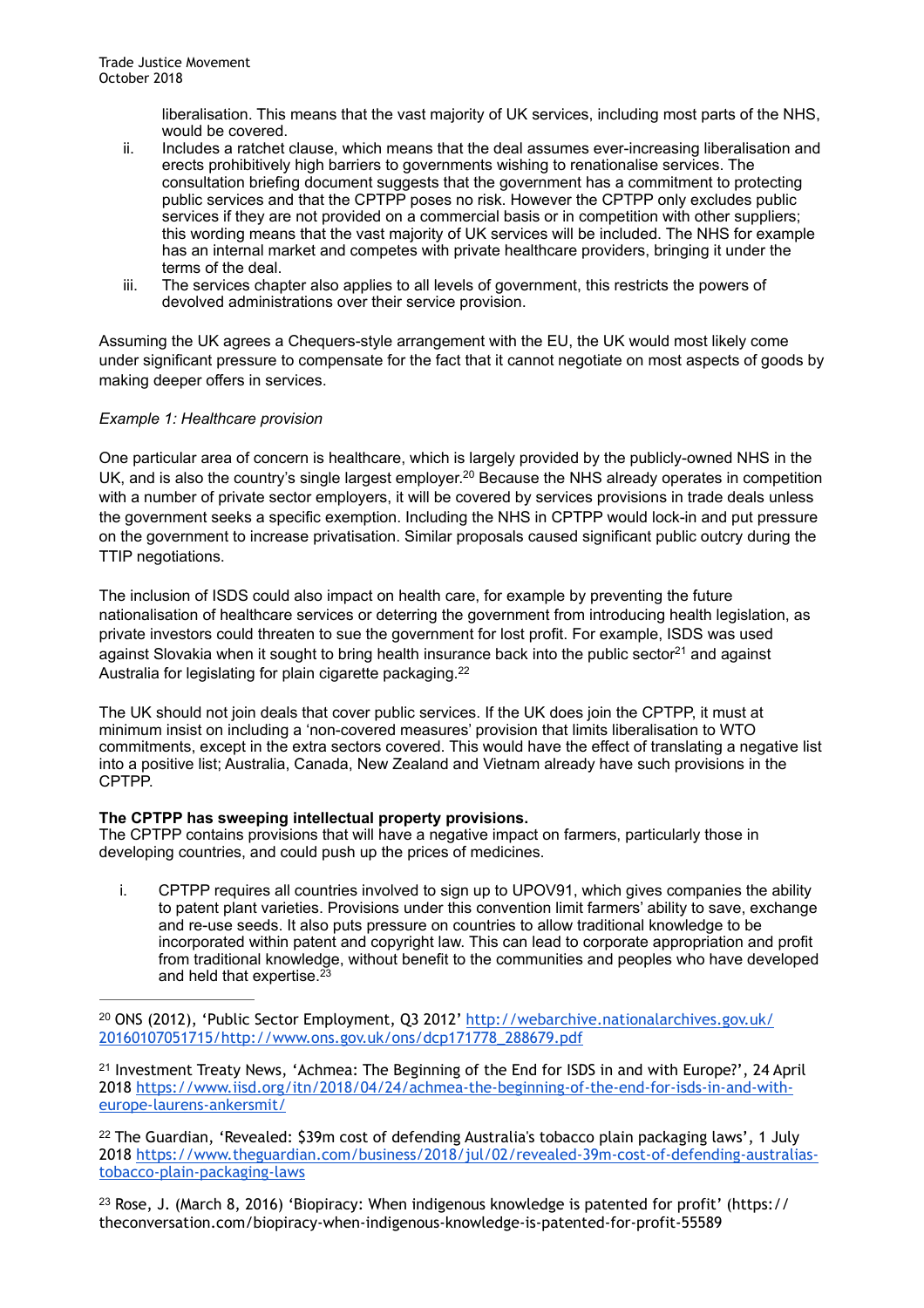ii. The deal gives pharmaceutical companies and manufacturers of agricultural products such as herbicides and pesticides data exclusivity protections for between five and twenty years. In the case of pharmaceuticals, this can remove the possibility of other companies developing competing or generic versions of the medicines because the cost of clinical trials can be prohibitive and there are serious ethical issues regarding duplicate trials. In the case of agricultural products, this can make it increasingly difficult for small farmers to compete with larger operations.

The UK must ensure that international cooperation on intellectual property rights does not increase costs for farmers, particularly those in developing countries, lead to the expropriation of traditional knowledge in farming or pharmaceuticals or lead to higher prices for medicines. Data exclusivity rules must also not have the effect of creating an unreasonable monopoly.

# **Regulatory cooperation provisions could undermine sovereignty**

Regulatory cooperation, particularly in the form of mutual recognition of standards, can have a deregulatory effect as standards converge to the lowest common denominator. This is because mutual recognition intrinsically involves drawing an equivalence between different standards regimes, such that both countries' goods are available in each market. This incentivises regulators in the country with higher standards to cut them, in order to reduce costs for producers and so that they are able to compete with imports from the other party.

Mutual recognition also makes it difficult for a government to raise its own domestic standards, since it has committed as part of the FTA to recognise the other country's lower standards, over which it has no control. Standard raising subsequently requires coordination between FTA members, which can be politically difficult and slow. This reduces the democratic power of ordinary citizens, who expect that their government has control over the standards of goods sold in their country.

CPTPP provisions relating directly to regulatory coherence are non-binding and take the form of voluntary cooperation. Participating countries are therefore 'encouraged' to 'take into account' the views of interested persons when introducing laws, regulations and policies covered by the CPTPP. They commit to:

- Establishing mechanisms to coordinate between government agencies;
- A coordination body to review and report on covered regulatory measures;
- Timely disclosure of proposed regulations and to review existing regulations to see whether they should be repealed.

Whilst these provisions do not legally limit the ability of governments to introduce regulations there is nevertheless a potentially significant political pressure to make changes including removing or not introducing various regulations. How these provisions work in practice will depend on the various interests in the different countries, but nothing in the deal signals a commitment to increasing standards and the mechanism leaves open the possibility of groups with greater lobbying power being able to disproportionately influence regulations in member countries.

### *Example: Food standards and animal welfare*

The CPTPP includes countries that have a significant interest in increased trade in food and agricultural products. For example, meat, dairy and horticultural produce are priorities for New Zealand, specific products such as beef and wine are priorities for Australia and they might challenge the UK's current approach (as a member of the EU) to geographical indications, which protects products such as Anglesey sea salt, Melton Mowbray pork pies and Stilton cheese, with negative implications for UK producers of these products. Canada is seeking to increase its exports of agricultural products, including wheat, beef and pulses, which could mean increased competition for UK farmers.

The UK, via EU law, currently has relatively high standards for things like food and animal welfare; it also follows the precautionary principle, which bans products and practices which have an unproven risk of harming the environment or public health. The government has repeatedly claimed that FTAs will not involve a reduction in UK standards. However it has also been supportive of the kind of mutual recognition provisions in deals like CETA and TTIP that could lead to exactly this outcome. Since the CPTPP more closely reflects the US approach to standards, whereby the onus is on the end consumer to demonstrate that a product is unsafe, the more precautionary approach could be significantly undermined.

In response to criticism and campaigning pressure, the UK government has also argued that the 'right to regulate' will not be undermined by trade deals. CPTPP includes a mention of this in its preamble;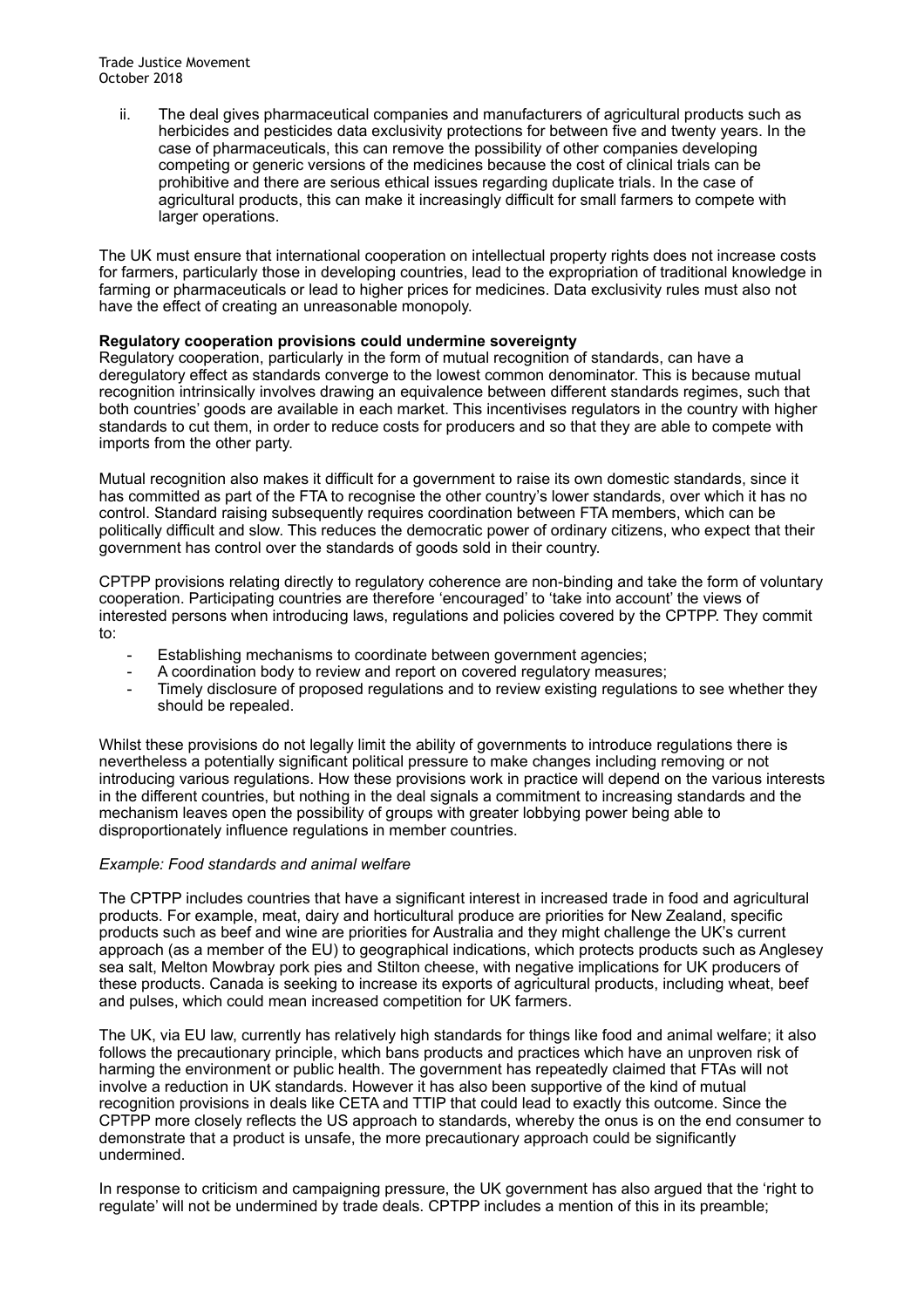however, whereas the core chapters of the deal have strong, legally binding provisions, including ISDS, the right to regulate has no enforcement mechanism.

# **Contains damaging provisions on financial services**

CPTPP threatens to undermine the ability of governments to regulate banks, hedge funds and other financial services. A few decades ago, financial services would have been largely excluded from trade deals so that countries could have full prudential oversight of a sector which has recently proven its critical position in the economy.

The provisions in the CPTPP are particularly worrying because they:

- Restrict countries' ability to manage financial institutions by taking the relatively unusual step of imposing 'Fair and EquitableTreatment' rules to financial services.<sup>24</sup>
- Could prevent countries from imposing limits on financial corporations, whether a cap on the high-frequency trading in speculative markets that causes extreme volatility and crashes, or a basic restriction on banks becoming too big to fail.<sup>25</sup>
- Restrict countries' ability to manage capital flows via provisions in its investment chapter.<sup>26</sup> Provisions to liberalise capital flows severely limit important safeguards against the diffusion of financial crises. The judgement as to what constitutes appropriate measures to manage such flows, including the use of reserves or the maintenance of a trade surplus, is left to a tribunal.<sup>27</sup>
- Could have knock-on impacts in other areas. For example, increasing the mobility of cross border capital flows intensifies competition for investment between countries. They therefore need to find ways to increase the return on any given investment. This can happen through downward pressure on wages, labour standards and taxes. The latter can in turn see declining revenue for public services.28

Whilst article 11.11 appears to offer some flexibility in terms of prudential oversight, it includes a number of limitations that could create significant barriers to countries seeking to make use of them: for example, the provisions of the chapter can be suspended only for "non-discriminatory measures of general

# <sup>24</sup> TPP Chapter 11

 $25$  Art. 11.2 incorporates Articles 9.6 FET and 9.8 - Expropriation such that a measure that restricts the size of banks, or requires banks to be capitalised to a certain level may breach these provisions if a government (or a previous government) had previously indicated that no such measure would be taken. [CME Czech Republic BV (The Netherlands) v Czech Republic, Partial Award, UNCITRAL, 13 September 2001, IIC 61 (2001), at 551, 554–555, and 591. and Saluka Investments BV v Czech Republic, Partial Award, UNCITRAL, 17 March 2006, ICGJ 368 (PCA 2006) at 302]. In order not to breach the treaty, a tribunal would have to judge that measures had been applied in a transparent and non-discriminatory manner and that no contrary indications had been given to an investor. [LG&E Energy Corporation and ors v Argentine Republic, Decision on Liability, ICSID Case No. ARB/02/1, IIC 152 (2006), at 130].

# <sup>26</sup> See TPP Chapter 9, Article 9.9

 $27$  Exceptions to the financial services provisions are limited in their applicability and must not be 'used to avoid necessary macroeconomic adjustment'. However there are a number of issues with this. For example, there is no agreement (even at the IMF) about what the equilibrium exchange rate should be and whether a country's exchange rate is over/undervalued etc. Therefore it is extremely sensitive to give the ability to decide this to a TPP tribunal. For example, some may think that a certain amount of foreign exchange reserves or trade surplus indicates an undervalued exchange rate, but others may see such reserves as prudent to avoid another Asian financial crisis (or to avoid having to get assistance from the IMF if there is such a crisis). This prevents countries from using capital controls to achieve ormaintain a pegged exchange rate that is deemed to be over/undervalued by a TPP tribunal, even in the crisis situations above. TPP Parties will have to use other methods to achieve this instead (eg quantitative easing ('printing money') to cause depreciation).

<sup>28</sup> Blanton, R. & Blanton, S.L. (2012) 'Labor Rights and Foreign Direct Investment: Is there a race to the bottom?' *International Interactions: Empirical and Theoretical Research in International Relations* Vol. 38, Issue 3 https://www.researchgate.net/profile/Robert\_Blanton2/publication/ 254242241 Labor Rights and Foreign Direct Investment Is There a Race to the Bottom/links/ 5630d10c08aef3349c29f838/Labor-Rights-and-Foreign-Direct-Investment-Is-There-a-Race-to-the-Bottom.pdf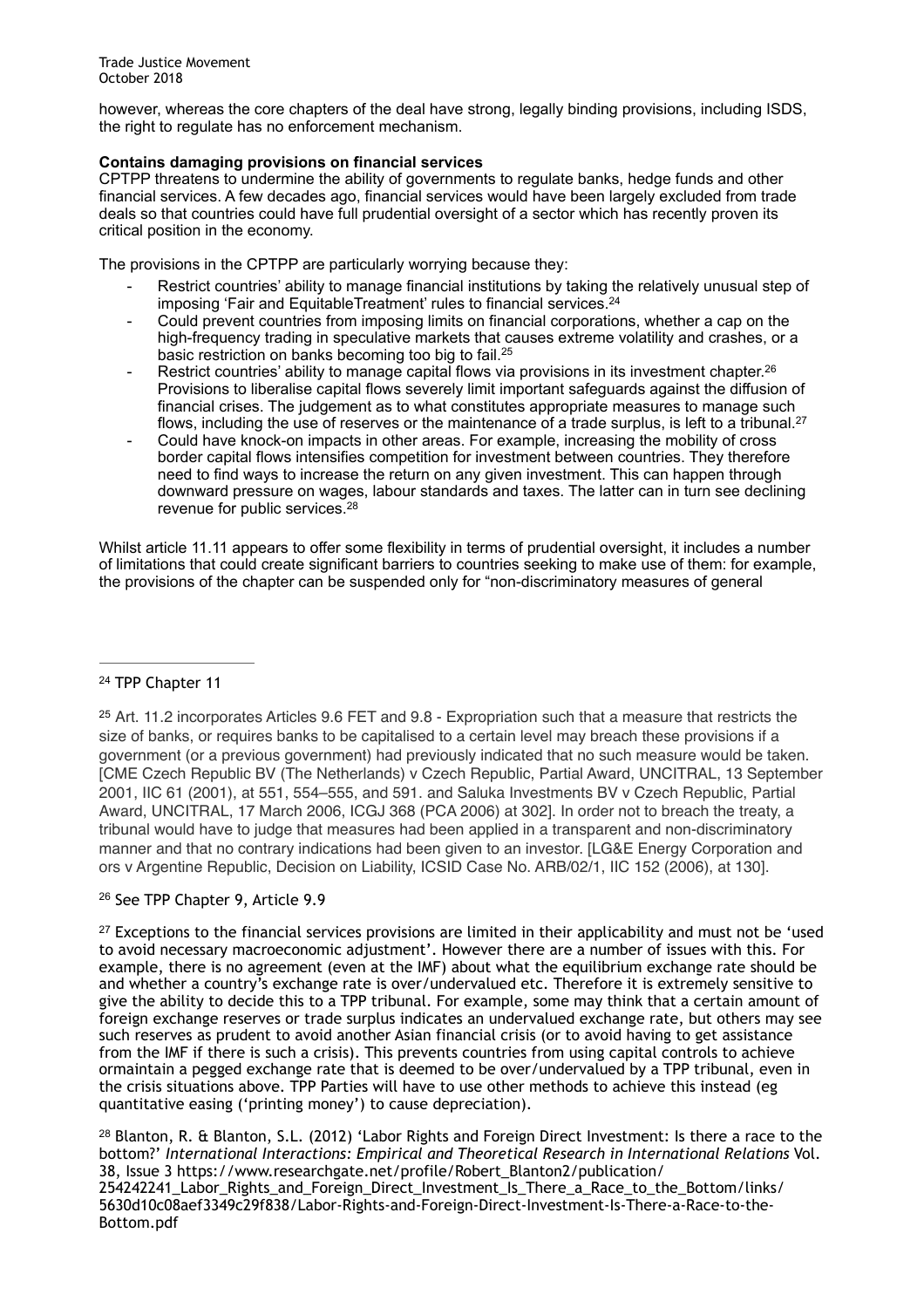application"; countries have found it difficult to demonstrate that measures they adopt meet these kinds of criterion. 29

The UK must not seek membership of a deal that would weaken the ability of either the UK or other member countries to avoid or manage financial crises.

### **Places unnecessary restrictions on government procurement**

The CPTPP is one of only a small number of agreements to set out rules for government procurement. Whilst the impact of the chapter is limited by the use of a 'positive list' (countries will only apply the chapter to sectors that they specifically identify), governments will not be allowed to impose or enforce the use of "domestic content, a domestic supplier, the licensing of technology, technology transfer, investment, counter-trade or similar action to encourage local development or to improve a Party's balance of payments accounts" in these sectors. $30$  This means that local, regional and national governments will not be permitted to use their procurement policy to encourage the development of local industries, local jobs or to support the development of environmentally or development-friendly industries. Such measures do not fall within the exceptions in Article 15.3 and are therefore fully covered by the chapter.<sup>31</sup> CPTPP also contains a commitment to negotiate even deeper liberalisation of government procurement.

# *Example 2: local government services*

Local authorities provide many vital public services, such as in housing, education and environmental protection, and are also responsible for giving planning permission. For example, local authorities are responsible for establishing local clean air zones to tackle air pollution, and could block fracking companies from operating on land where it is deemed a health or environmental hazard. Provisions on things like investment protection and regulatory cooperation could prevent local authorities from taking decisions in the interest of their local area.

Local 'ethical procurement' policies could also be affected. EU rules allow for environmental and social considerations in awarding contracts; for example, local authorities can decide to procure only Fairtrade or organic produce. Local authorities are also allowed to ensure that procurement benefits small and medium-sized businesses in the area – for instance a number of cities, including Manchester and Glasgow, have become Sustainable Food Cities, and are trying to use more locally sourced, sustainable food in the public sector. The Scottish parliament has also passed a new public procurement act that allows Scottish public bodies to promote the environmental and social wellbeing of the area when buying goods or services. Many of these policies would not be permitted under the CPTPP.

The ostensible aim of preventing protectionism must not be used to undermine ethical procurement powers for local authorities. It seems unlikely that the UK will be in a position to amend this section of the agreement and therefore the UK should not join.

# **Contains worrying provisions on e-commerce**

CPTPP is one of only a small number of deals to include a full chapter on e-commerce. It requires that countries make it possible to transfer and store data in other countries, including sensitive personal data such as health records or financial history.  $32$  CPTPP does have exceptions for government data and incorporates some exceptions for privacy or 'legitimate public policy objectives' but the bar is set so high

<sup>&</sup>lt;sup>29</sup> Lester, Simon (2009) *The Tuna/Dolphin Appellate Body 21.5 Ruling: A decisions that could threaten the integrity and efficiency of WTO dispute settlement* https://worldtradelaw.typepad.com/ielpblog/ nondiscrimination\_standards/

<sup>&</sup>lt;sup>30</sup> TPP Chapter 15: *Definitions; Article 15.4, paragraphs 2,3 & 6* 

<sup>&</sup>lt;sup>31</sup> Kapterian, G. (2010) 'A Critique of the WTO Jurisprudence on 'Necessity'' *International and Comparative Law Quarterly* Vol.59, No.1. Jan. 2010 https://www.jstor.org/stable/25622271? seq=1#page\_scan\_tab\_contents

<sup>&</sup>lt;sup>32</sup> Financial corporations' data must be allowed to be transferred for processing, although it can still be required to be stored locally.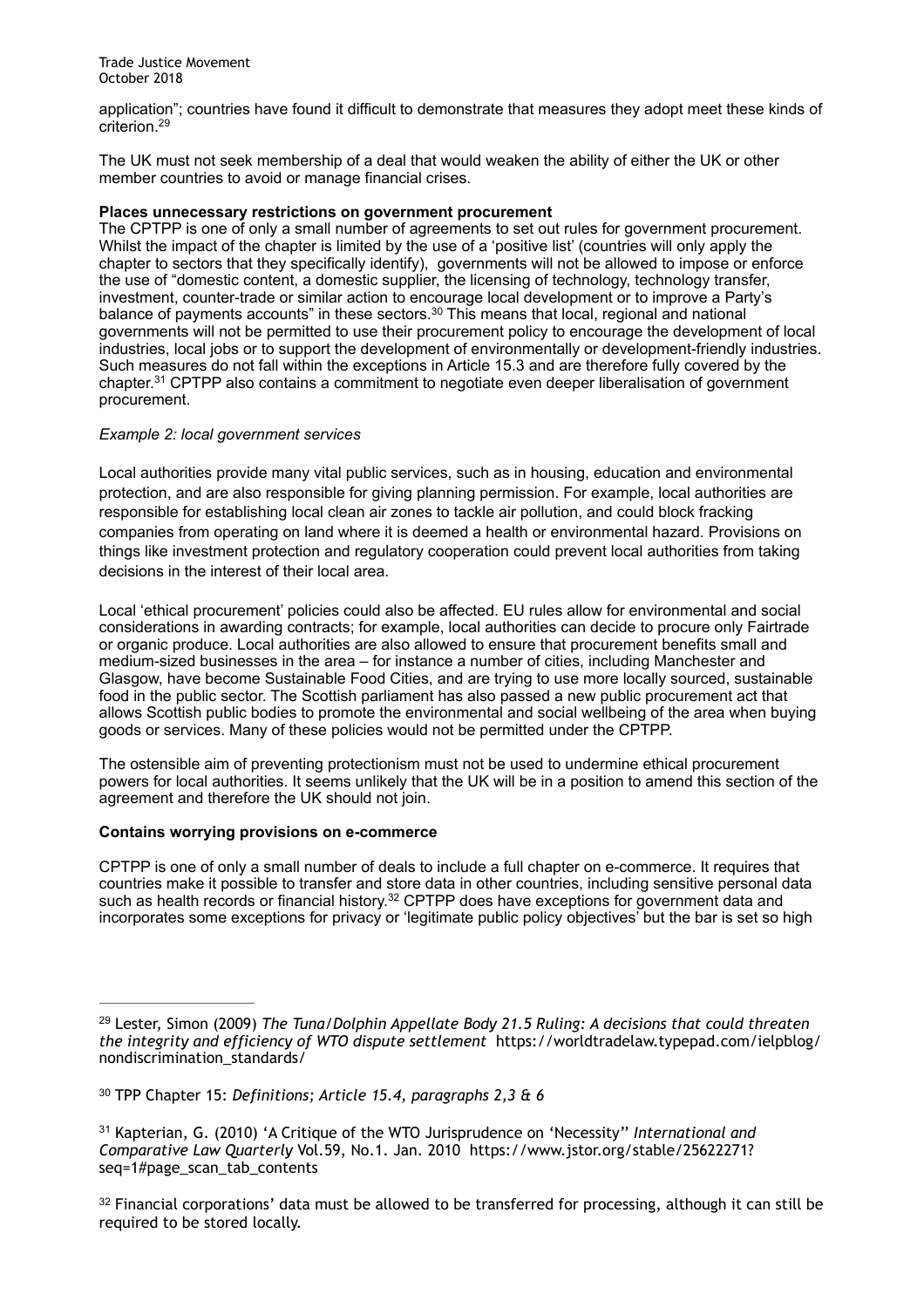to meet these conditions that in practice they offer very little protection.<sup>33</sup> TPP will prevent regulators from requiring corporations to disclose source code except where it is being used for 'critical infrastructure' or as a clause in commercially negotiated contracts. In the latter case, the deal places the onus on procurement managers to ensure that contracts contained a provision for the disclosure of source code used in, for example, medical equipment. This leaves significant room for errors and omissions. Private health care providers could find it difficult to require such clauses in contracts because of their relatively limited bargaining power. The consequences of being unable to inspect source code can be significant – for instance a bug in medical equipment that could cost lives, or the impact on the planet of VW's gaming of diesel emissions mechanisms.

The UK must give serious thought as to how to shape any agreement on e-commerce in a way that is beneficial to ordinary people. In particular, and before it enters into such negotiations, it should first ensure that online companies are properly regulated, that they are paying their fair share of tax and that they are subject to competition law. The UK should also support open source provision of internet services, whereby, for example, basic search functions are viewed as a public good and are therefore not run by for-profit companies.

# **Has only weak provisions on labour rights and the environment**

The chapters on labour and the environment are welcome to the extent that they encourage countries to implement ILO conventions and implement minimum wage, health and safety and hours of work legislation. However the chapters are non-binding and measured against their impact on trade rather than their impact on labour rights or environmental protections. For example if a country wants to sue another country for failure to properly enforce ILO conventions, it can only do so if it can demonstrate that this has impacted on its ability to trade with the other country;<sup>34 35</sup> in contrast with the investment chapter, only states can sue states for such a failure, there is no provision for workers to bring a claim, leaving them in a weaker position than investors. It is also of concern that the clause on forced and child labour only commits governments to 'recognise the goal' of eliminating forced and child labour. Overall, these provisions are much weaker than any of the other provisions in the deal.

# *Environment*

DIT's consultation document recognises that trade can pose a threat to the environment, especially where it leads to a growth in environmentally damaging industries. Despite the close relationship between trade and the environment, international environmental agreements such as the Paris climate change commitments tend to be made in isolation from trade deal negotiations. Current trade rules place trade promotion and liberalisation ahead of climate goals: for example, ISDS might be used by private investors to challenge domestic environmental legislation, and WTO rules have regularly been used by states to challenge each other's subsidies for renewable energy industries (not one case has been brought against a state for fossil fuel subsidies). No trade deal currently in force contains any binding commitments to ensure that international trade supports climate targets and CPTPP differs little from other deals in this respect.

# *Environmental principles*

EU environmental law is directed by key 'principles', such as the 'polluter pays' principle and the principles of precaution, prevention and rectifying pollution at source. Unlike EU environmental regulations, these principles are not translated into UK law through the European Union (Withdrawal) Act. TJM believes that these environmental principles should continue to direct UK environmental legislation and retain binding force after Brexit, and the government has implied that some principles will be

# <sup>34</sup> CPTPP Article 19.4

 ICTSD (6 July 2017) *Trade Dispute Panel Issues Ruling in US-Guatemala Labour Law Case* https:// <sup>35</sup> www.ictsd.org/bridges-news/bridges/news/trade-dispute-panel-issues-ruling-in-us-guatemala-labourlaw-case

 $33$  If the term 'legitimate' is used in the text and an international tribunal interpreting 'legitimate' chooses to follow an interpretation found in World Trade Organization jurisprudence, it would mean 'a widely recognized state practice'. Since there are varying degrees of privacy laws amongst the TPP countries, with Australia having strong protection such as a requirement for doctors' records to be kept in Australia, compared to the weaker privacy protections in the USA, countries with stronger privacy protections may not be covered by such an exception. See for example Canada-Pharmaceutical Patents case, DS 114, Panel Report dated 17 March, 2000, p. 162 http://www.wto.org/english/tratop\_e/ dispu\_e/cases\_e/ds114\_e.htm.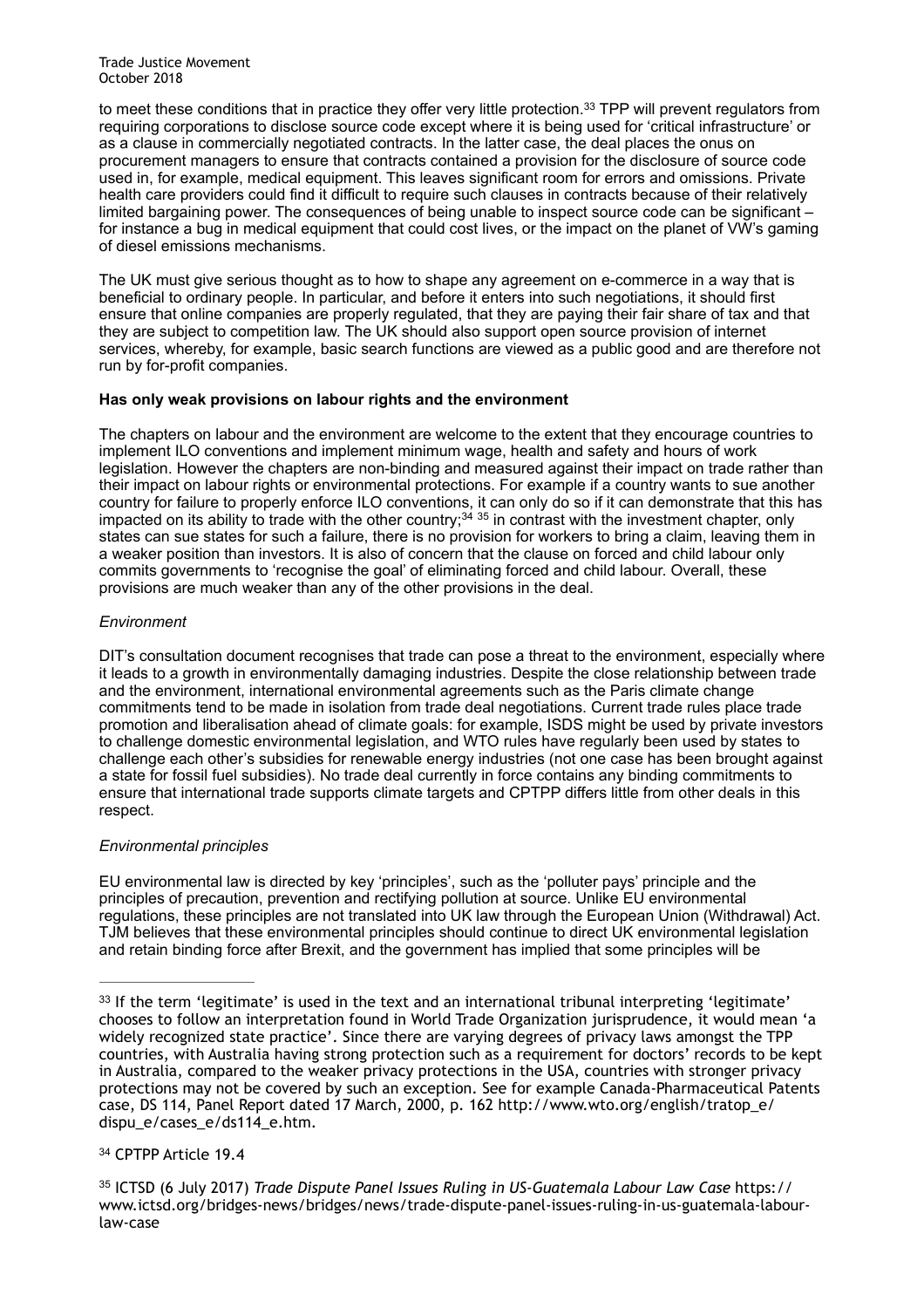enshrined in a new 'Environmental Principles and Governance Bill'. It remains unclear whether this will replicate all the EU principles, and what powers the new environmental watchdog will have to enforce them. This puts UK environmental legislation at risk in the context of joining the CPTPP: a lack of clarity regarding the UK approach could lead to unintended consequences and a divergence from these important principles.

## *Non-regression on environmental standards*

Ministers, and notably the Secretary of State for Environment, Food and Rural Affairs (DEFRA), have repeatedly promised that there will be no regression on the UK's existing environmental legislation. This is essential to combating climate change and meeting the UK's environmental targets. Taking these standards seriously also means that there must be guaranteed non-regression in the case of a 'no deal' scenario with the EU, and future UK trade deals must not undermine this non-regression. Many of TJM's members, including environmental groups and trade unions, seek a further commitment that there will not only be non-regression in environmental standards, but that standards will actually continue to rise. Indeed, maintaining the EU's 'common rulebook' on goods standards is a core part of the government's Chequers proposal for the FEP. The government must demonstrate that CPTPP does not threaten these commitments.

# *Technology*

The government's consultation document states that "Free Trade Agreements (FTAs) can also positively impact the environment as increased trade leads to the transfer of new, potentially more environmentally friendly, technologies and production methods." Developing new technology is undoubtedly central to tackling environmental challenges including climate change, however it would be insufficient to rely on an assumption that trade will lead to better environmental technology, especially without government support. Environmentally damaging firms, such as fossil fuel companies, are likely to use the new investment opportunities and markets generated by an FTA to expand their existing, harmful operations, rather than invest in greener alternatives. Ideally FTAs would be structured to incentivise innovation of environmentally friendly technology, rather than simply make it easier for all firms - including those with harmful environmental practices - to invest and expand.

## **Restricts countries' ability to address climate change**

TPP will restrict member countries' ability to meet their commitments on climate change. For instance, building local capacity is an important part of transitioning away from fossil fuels. One way to do this is to ensure that investors in the energy sector commit to using local suppliers, who might for example make parts for wind turbines, or to share research and technology to with local industries. The CPTPP prohibits these measures, it also explicitly envisages an increase in flights to support the expansion of trade.

Despite promises that the agreement would include enforceable commitments by governments to at least seven international environment agreements, the CPTPP text mentions only four, and only one - on trade in endangered species - has clearly enforceable commitments. The text does not refer to climate change, but only to voluntary measures for lower emissions with no benchmarks or timeframes.

# **Would reinforce inequality**

The approach of CPTPP is likely to reinforce inequality within as well as between participating countries. This is likely to have particularly acute implications for groups who already suffer the effects of inequality. For example, the CPTPP does not take account of the fact that countries in the CPTPP have different levels of development and will need to make use of different policy tools. This is particularly striking in terms of the limitations that the deal places on countries' industrial policy. For example, it bans or severely restricts the ability of countries to use measures that seek to ensure international investment benefits the local economy. This includes strong limits on technology transfer requirements, local content requirements and a ban on limiting the royalties that are to be paid for access to patented products or inventions. This is particularly problematic in relation to climate agreements, where the G77 of developing countries (of which Malaysia, Chile, Peru and Vietnam are members) are proposing that they should have royalty-free access to climate technology. The cooperation and capacity building and development chapters are not binding, there is therefore no obligation on the richer countries in the group to support the poorer countries, for example by providing training to suppliers to understand technical standards and requirements.

CPTPP is also likely to undermine gender equality goals. TJM is pleased that the UK government has made gender equality a priority in its trade policy. This is evidenced in the Department for International Trade's "gender-responsive approach to trade" and the Commonwealth 'SheTrades' campaign. However there is more to be done to ensure that UK trade deals genuinely support gender equality goals. CPTPP